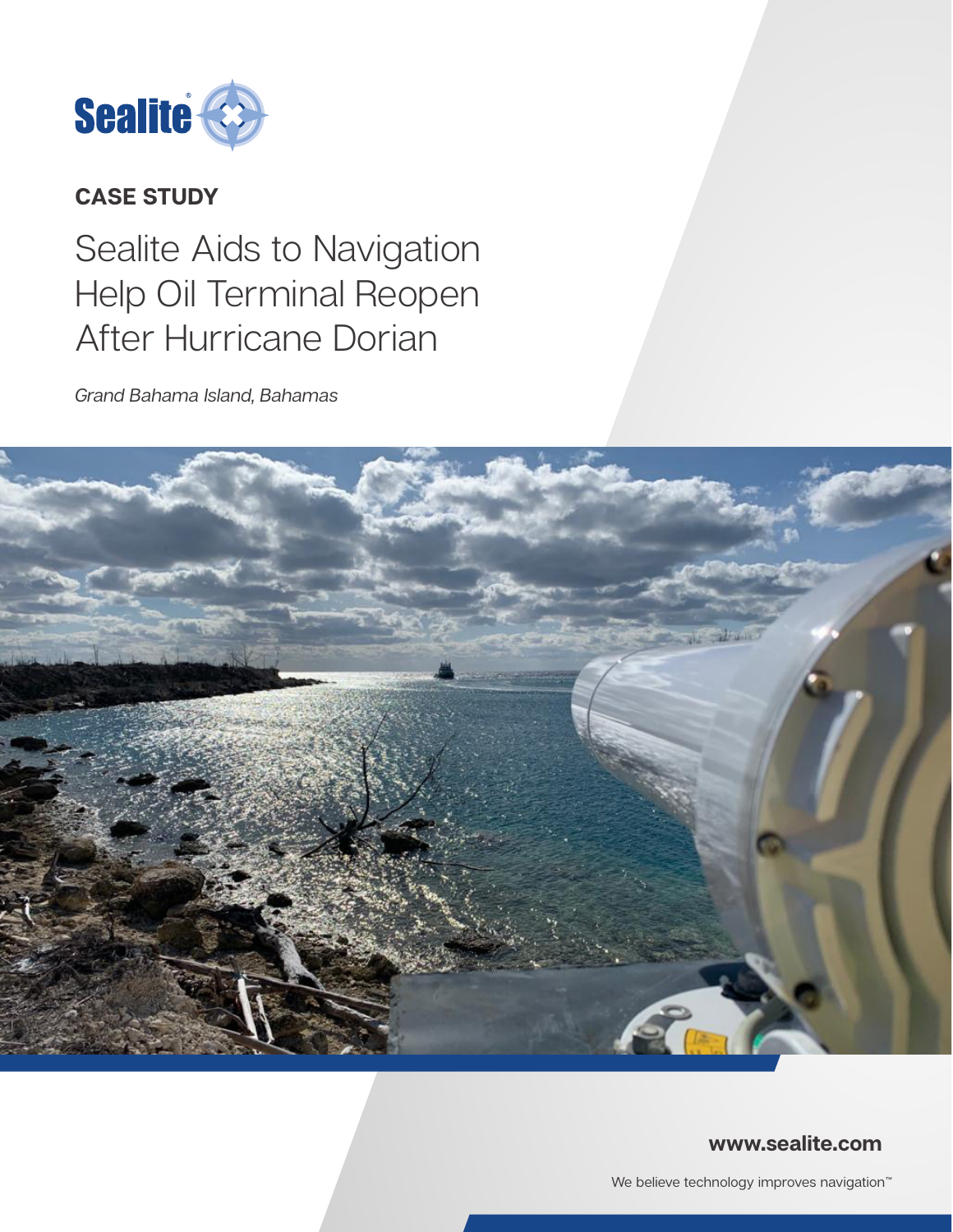# Project Overview

**Application** 

Marking channel access for safe vessel entrance to terminal

## **Product**

- <sup>1</sup> 10 Degree LED Sectored Port Entry Light (SL-PEL-10)
- 2-3NM Solar LED Marine Lantern with optional GPS Synchronization (SL-60)
- 2-3NM Solar LED Marine Lantern with optional GPS Synchronization (SL-70)
- 3-5NM Bluetooth Enabled Solar LED Marine Lantern with optional GPS Synchronization (SL-75)
- SL-B1250 Buoys in starboard/port configurations for IALA Region B
- SL-B1750 Buoys in starboard/port configurations for IALA Region B

## **Location**

South Riding Point, Grand Bahama Island, Bahamas, Caribbean Sea

**Date** September 2019



#### **Background**

In September 2019, the Commonwealth of the Bahamas was hit by Hurricane Dorian, a category 5 storm. Targeting Grand Bahama Island and its 380,000 residents, the hurricane left more than 25% of the population homeless. The islands' electrical grid and cell towers were destroyed, leaving it without power and almost no communication infrastructure. The airport was almost completely submerged making rescue and recovery extremely challenging. The hurricane left several oil and gas terminals badly damaged.



*SL-60 Solar LED Marine Lanterns were positioned along the waters' edge to temporarily mark the outer channel.* 

After initial rescue and recovery efforts, support vessels needed port access to deliver critical cleanup supplies. Ports needed to reopen quickly.

#### **Challenge**

One oil and gas terminal was greatly impacted by Hurricane Dorian. Navigation buoys, shore-based Aids to Navigation (AtoNs) and long-range port entry lights were lost or sustained significant damage. Clean-up vessels could not safely enter the terminal's channel. This prohibited the delivery of recovery equipment and other infrastructure support that was critically needed for recovery efforts.

Sealite project partner Navmoor Ltd. in the United Kingdom arrived on Grand Bahama Island shortly after Hurricane Dorian. Assisted by local harbor pilots, Navmoor assessed the channel from buoy to berth and identified:

- The original channel access (before Hurricane Dorian)
- How it had shifted
- Which critical AtoNs needed to reinstate safe vessel access to the terminal
- Where the IALA compliant AtoNs needed to be deployed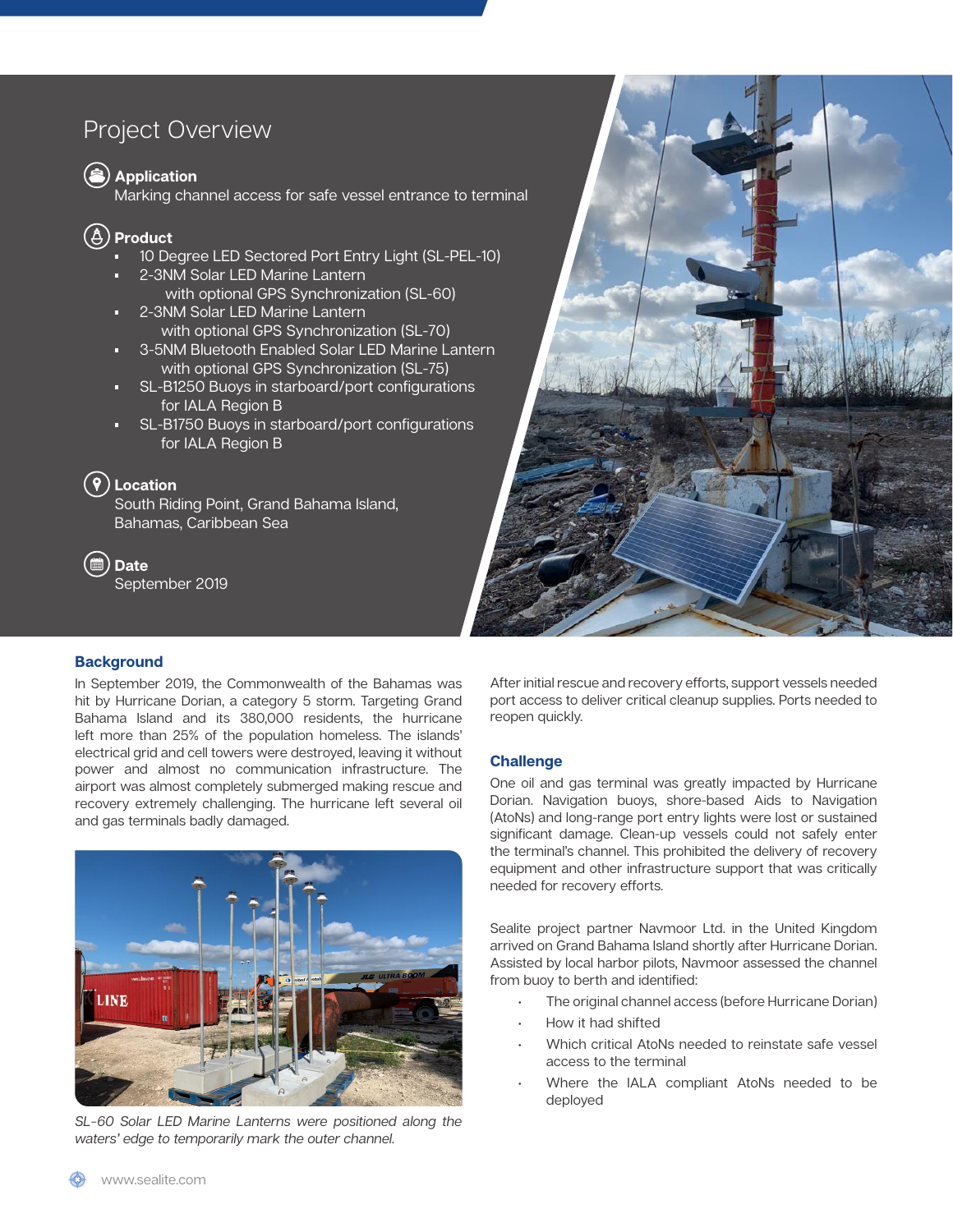#### **Solution**

Working in 104°F/40°C temperatures, driving rain, frequent water spouts, and with minimal repair equipment, the contractor re-installed two spar buoys at the channel entrance. These buoys served as a high-visibility gateway for entering vessels. SL-60 Solar LED Marine Lanterns were positioned along the waters' edge to mark the outer channel. Their 2-3NM range provided temporary marking for shallow drafted vessels until the inner channel could be charted.

Next, the mast-mounted Port Entry Light (PEL) was repaired. The PEL-10 directs larger vessels on long distance approaches, helping them to navigate to the newly laid out channel.

Sealite's PEL-10 provides a range of 3.5NM (daytime)/19+NM (nighttime) range. It gives mariners a clear line-of-sight to the oil terminal approach. The PEL was easily repaired since it uses no moving parts. It draws a mere 30 watts, and is highly energyefficient. Sealite's PEL was the optimal solar long-range lighting solution since mains power was unavailable due to hurricane damage to the electrical grid.

Two Sealite SL-75 Bluetooth® enabled Solar LED Marine Lanterns were mounted to the newly reconstructed mast to further enhance safety around the newly shifted sandbars and navigation hazards. The SL-75's feature a 360° horizontal output and 3-5NM range, adding visual reference for vessels not yet on-bearing to the PEL. Installation and maintenance personnel remotely programmed the lantern using the Bluetooth feature. Remote programming eliminates the need to climb the mast and increases safety for personnel.

Sealite's SL-B1250 and SL-B1750 navigation buoys in can and nun configurations were deployed to mark the new channel. All of Sealite's buoys are made from lightweight polyethylene, enabling them to quickly and easily be towed on-station via the molded-in stainless lifting eye.

Sealite's SL-70 Solar LED Marine Lanterns were added to the SL-B1250 and SL-B1750 buoys for optimal visibility at night and in foul weather. The SL-70 utilizes a high-intensity LED, is made from long-lasting, durable, and UV stabilized polycarbonate, and offers more than 30 days of autonomy.

Sealite's optional GPS synchronization was incorporated into all the lanterns. This feature enables the PEL-10, SL-75, SL-70, and SL-60 to flash in synchronization, helping to identify the channel and distinguish a safe line of passage. Sealite's optional GSM cell phone monitoring was also incorporated into all the of AtoNs. GSM monitoring provides a convenient, remote way for the local maritime authorities to continuously observe the operational health and status of all Sealite marine lanterns.

#### **Outcome**

Sealite's shore-based and floating Aids to Navigation helped re-establish vital vessel entry into the oil and gas terminal on Grand Bahama Island. Urgent deliveries of supplies and equipment were enabled to help the rebuilding and recovery efforts in the disaster-stricken area following the worst natural disaster in the country's history.

*"With manufacturing facilities in the USA, Sealite was able to meet the urgent delivery requirements for this project. The team was able to get this severely damaged, critical navigation system functioning for the customers' needs."*

> **— Luis Velasquez, Business Development Manager Sealite USA / LATAM**



*Sealite's SL-B1750 Buoy can be easily deployed with molded-in stainless lifting eyes.* 



*Every Sealite Marine Lantern, including the SL-70 (shown on the SL-B1750 buoy), flashes in unison with optional GPS sync.*